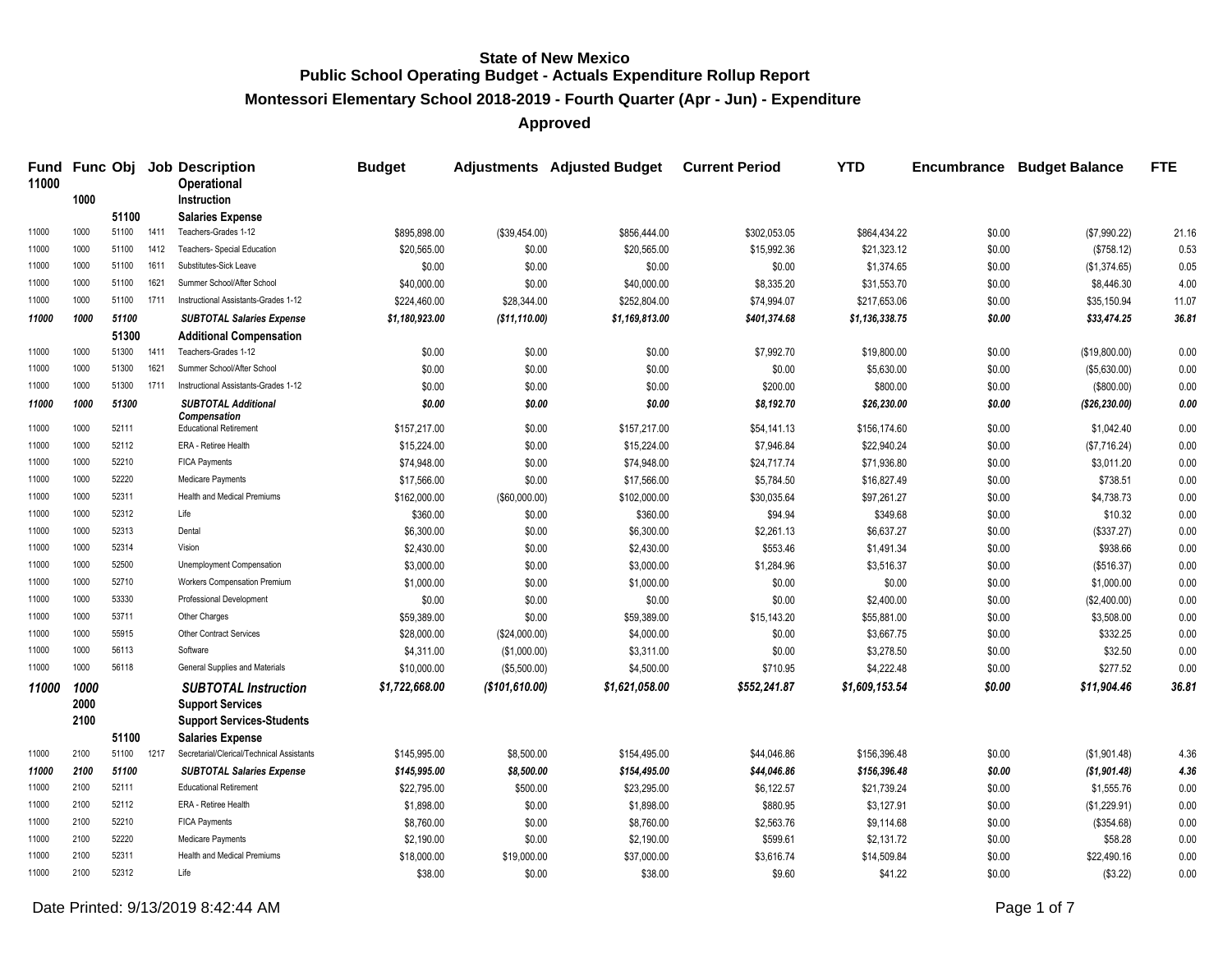# **Montessori Elementary School 2018-2019 - Fourth Quarter (Apr - Jun) - Expenditure**

|                |              |                |      | Fund Func Obj Job Description                                                                                                                              | <b>Budget</b> |             | <b>Adjustments</b> Adjusted Budget | <b>Current Period</b> | <b>YTD</b>   |        | <b>Encumbrance Budget Balance</b> | <b>FTE</b> |
|----------------|--------------|----------------|------|------------------------------------------------------------------------------------------------------------------------------------------------------------|---------------|-------------|------------------------------------|-----------------------|--------------|--------|-----------------------------------|------------|
| 11000<br>11000 | 2100<br>2100 | 52313<br>52314 |      | Dental<br>Vision                                                                                                                                           | \$700.00      | \$0.00      | \$700.00                           | \$378.24              | \$1,611.73   | \$0.00 | (\$911.73)                        | 0.00       |
|                |              |                |      |                                                                                                                                                            | \$270.00      | \$0.00      | \$270.00                           | \$63.84               | \$273.09     | \$0.00 | (\$3.09)                          | 0.00       |
| 11000          | 2100         | 53211          |      | Diagnosticians - Contracted                                                                                                                                | \$0.00        | \$0.00      | \$0.00                             | \$3,500.72            | \$5,873.97   | \$0.00 | (\$5,873.97)                      | 0.00       |
| 11000          | 2100         | 53212          |      | Speech Therapists - Contracted                                                                                                                             | \$30,000.00   | \$0.00      | \$30,000.00                        | \$12,128.57           | \$17,792.07  | \$0.00 | \$12,207.93                       | 0.00       |
| 11000          | 2100         | 53213          |      | Occupational Therapists - Contracted                                                                                                                       | \$10,000.00   | \$0.00      | \$10,000.00                        | \$6,396.09            | \$7,925.16   | \$0.00 | \$2,074.84                        | 0.00       |
| 11000          | 2100         | 53214          |      | Therapists - Contracted                                                                                                                                    | \$0.00        | \$0.00      | \$0.00                             | \$1,250.16            | \$1,570.26   | \$0.00 | (\$1,570.26)                      | 0.00       |
| 11000          | 2100<br>2300 | 51100          |      | <b>SUBTOTAL Support</b><br><b>Services-Students</b><br><b>Support Services-General</b><br><b>Administration</b><br><b>Salaries Expense</b>                 | \$240.646.00  | \$28,000.00 | \$268,646.00                       | \$81,557.71           | \$242,107.37 | \$0.00 | \$26,538.63                       | 4.36       |
| 11000          | 2300         | 51100          | 1111 | Superintendent                                                                                                                                             | \$103,832.00  | \$0.00      | \$103,832.00                       | \$18,544.59           | \$83,689.94  | \$0.00 | \$20,142.06                       | 0.80       |
| 11000          | 2300         | 51100          |      | <b>SUBTOTAL Salaries Expense</b>                                                                                                                           | \$103,832.00  | \$0.00      | \$103,832.00                       | \$18,544.59           | \$83,689.94  | \$0.00 | \$20,142.06                       | 0.80       |
| 11000          | 2300         | 52111          |      | <b>Educational Retirement</b>                                                                                                                              | \$14,418.00   | \$0.00      | \$14,418.00                        | \$3,176.80            | \$12,232.02  | \$0.00 | \$2,185.98                        | 0.00       |
| 11000          | 2300         | 52112          |      | ERA - Retiree Health                                                                                                                                       | \$2,075.00    | \$0.00      | \$2,075.00                         | \$457.10              | \$1,760.02   | \$0.00 | \$314.98                          | 0.00       |
| 11000          | 2300         | 52210          |      | <b>FICA Payments</b>                                                                                                                                       | \$6,224.00    | \$0.00      | \$6,224.00                         | \$1,416.94            | \$5,455.81   | \$0.00 | \$768.19                          | 0.00       |
| 11000          | 2300         | 52220          |      | Medicare Payments                                                                                                                                          | \$1,556.00    | \$0.00      | \$1,556.00                         | \$331.38              | \$1,275.95   | \$0.00 | \$280.05                          | 0.00       |
| 11000          | 2300         | 52312          |      | Life                                                                                                                                                       | \$36.00       | \$0.00      | \$36.00                            | \$2.25                | \$9.00       | \$0.00 | \$27.00                           | 0.00       |
| 11000          | 2300         | 52710          |      | <b>Workers Compensation Premium</b>                                                                                                                        | \$500.00      | \$0.00      | \$500.00                           | \$0.00                | \$0.00       | \$0.00 | \$500.00                          | 0.00       |
| 11000          | 2300         | 53411          |      | Auditing                                                                                                                                                   | \$15,000.00   | \$0.00      | \$15,000.00                        | \$0.00                | \$14,271.86  | \$0.00 | \$728.14                          | 0.00       |
| 11000          | 2300         | 53413          |      | Legal                                                                                                                                                      | \$10,000.00   | \$0.00      | \$10,000.00                        | \$6,610.38            | \$11,098.36  | \$0.00 | (\$1,098.36)                      | 0.00       |
| 11000          | 2300         | 53711          |      | Other Charges                                                                                                                                              | \$0.00        | \$0.00      | \$0.00                             | \$2,529.88            | \$6,844.92   | \$0.00 | (\$6,844.92)                      | 0.00       |
| 11000          | 2300         | 55812          |      | <b>Board Training</b>                                                                                                                                      | \$2,000.00    | \$0.00      | \$2,000.00                         | \$750.00              | \$750.00     | \$0.00 | \$1,250.00                        | 0.00       |
| 11000          | 2300<br>2400 | 51100          |      | <b>SUBTOTAL Support</b><br>Services-General<br><b>Administration</b><br><b>Support Services-School</b><br><b>Administration</b><br><b>Salaries Expense</b> | \$155,641.00  | \$0.00      | \$155,641.00                       | \$33,819.32           | \$137,387.88 | \$0.00 | \$18,253.12                       | 0.80       |
| 11000          | 2400         | 51100          | 1112 | Principals                                                                                                                                                 | \$0.00        | \$45,898.00 | \$45,898.00                        | \$0.00                | \$0.00       | \$0.00 | \$45,898.00                       | 0.00       |
| 11000          | 2400         | 51100          | 1211 | Coordinator/Subject Matter Specialist                                                                                                                      | \$0.00        | \$0.00      | \$0.00                             | \$19,903.82           | \$26,538.44  | \$0.00 | (\$26,538.44)                     | 0.46       |
| 11000          | 2400         | 51100          |      | <b>SUBTOTAL Salaries Expense</b>                                                                                                                           | \$0.00        | \$45,898.00 | \$45,898.00                        | \$19,903.82           | \$26,538.44  | \$0.00 | \$19,359.56                       | 0.46       |
| 11000          | 2400         | 52111          |      | <b>Educational Retirement</b>                                                                                                                              | \$0.00        | \$0.00      | \$0.00                             | \$2,766.60            | \$7,992.40   | \$0.00 | (\$7,992.40)                      | 0.00       |
| 11000          | 2400         | 52112          |      | ERA - Retiree Health                                                                                                                                       | \$0.00        | \$0.00      | \$0.00                             | \$398.07              | \$1,149.98   | \$0.00 | (\$1,149.98)                      | 0.00       |
| 11000          | 2400         | 52210          |      | <b>FICA Payments</b>                                                                                                                                       | \$0.00        | \$0.00      | \$0.00                             | \$1,188.64            | \$3,427.78   | \$0.00 | (\$3,427.78)                      | 0.00       |
| 11000          | 2400         | 52220          |      | Medicare Payments                                                                                                                                          | \$0.00        | \$0.00      | \$0.00                             | \$278.02              | \$801.75     | \$0.00 | (\$801.75)                        | 0.00       |
| 11000          | 2400         | 52311          |      | Health and Medical Premiums                                                                                                                                | \$0.00        | \$0.00      | \$0.00                             | \$771.66              | \$2,831.24   | \$0.00 | (\$2,831.24)                      | 0.00       |
| 11000          | 2400         | 52312          |      | Life                                                                                                                                                       | \$0.00        | \$0.00      | \$0.00                             | \$2.82                | \$10.34      | \$0.00 | (\$10.34)                         | 0.00       |
| 11000          | 2400         | 52313          |      | Dental                                                                                                                                                     | \$0.00        | \$0.00      | \$0.00                             | \$49.02               | \$179.74     | \$0.00 | (\$179.74)                        | 0.00       |
| 11000          | 2400         | 52314          |      | Vision                                                                                                                                                     | \$0.00        | \$0.00      | \$0.00                             | \$11.28               | \$41.36      | \$0.00 | (\$41.36)                         | 0.00       |
| 11000          | 2400         | 53711          |      | Other Charges                                                                                                                                              | \$0.00        | \$0.00      | \$0.00                             | \$0.00                | \$1.51       | \$0.00 | (\$1.51)                          | 0.00       |
| 11000          | 2400         |                |      | <b>SUBTOTAL Support</b><br>Services-School<br><b>Administration</b>                                                                                        | \$0.00        | \$45,898.00 | \$45,898.00                        | \$25,369.93           | \$42,974.54  | \$0.00 | \$2,923.46                        | 0.46       |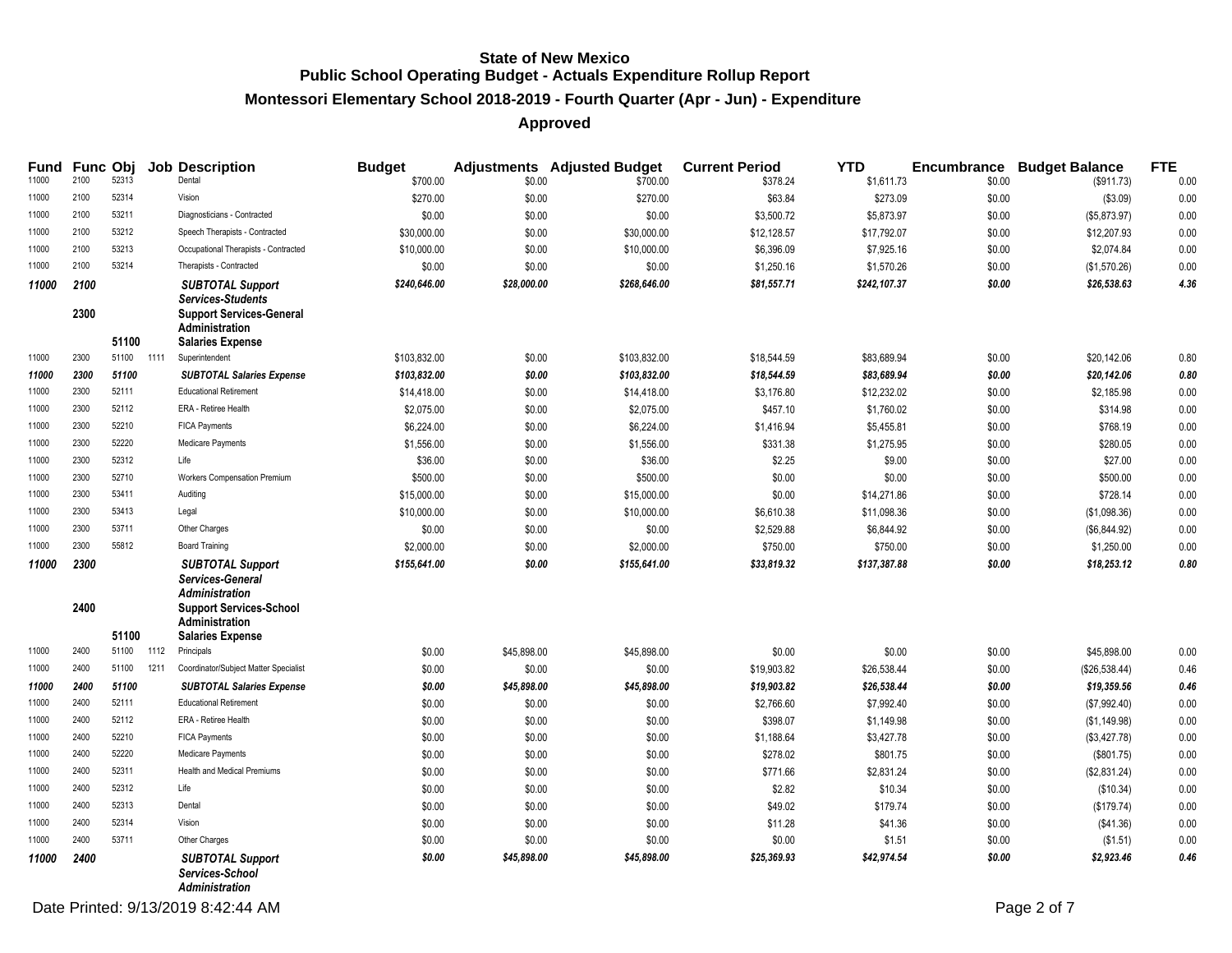**Montessori Elementary School 2018-2019 - Fourth Quarter (Apr - Jun) - Expenditure**

| Fund  | 2500         |       |      | <b>Func Obj Job Description</b><br><b>Central Services</b>                      | <b>Budget</b> |             | <b>Adjustments Adjusted Budget</b> | <b>Current Period</b> | <b>YTD</b>   |            | <b>Encumbrance Budget Balance</b> | <b>FTE</b> |
|-------|--------------|-------|------|---------------------------------------------------------------------------------|---------------|-------------|------------------------------------|-----------------------|--------------|------------|-----------------------------------|------------|
|       |              | 51100 |      | <b>Salaries Expense</b>                                                         |               |             |                                    |                       |              |            |                                   |            |
| 11000 | 2500         | 51100 | 1115 | Assoc. Supt.-Fin./Bus. Mgr.                                                     | \$82,982.00   | \$0.00      | \$82,982.00                        | \$18,544.61           | \$83,689.96  | \$0.00     | (\$707.96)                        | 0.80       |
| 11000 | 2500         | 51100 |      | <b>SUBTOTAL Salaries Expense</b>                                                | \$82,982.00   | \$0.00      | \$82,982.00                        | \$18,544.61           | \$83,689.96  | \$0.00     | (\$707.96)                        | 0.80       |
|       |              | 51300 |      | <b>Additional Compensation</b>                                                  |               |             |                                    |                       |              |            |                                   |            |
| 11000 | 2500         | 51300 | 1115 | Assoc. Supt.-Fin./Bus. Mgr.                                                     | \$0.00        | \$0.00      | \$0.00                             | \$400.00              | \$600.00     | \$0.00     | (\$600.00)                        | 0.00       |
| 11000 | 2500         | 51300 |      | <b>SUBTOTAL Additional</b>                                                      | \$0.00        | \$0.00      | \$0.00                             | \$400.00              | \$600.00     | \$0.00     | ( \$600.00)                       | 0.00       |
| 11000 | 2500         | 52111 |      | <b>Compensation</b><br><b>Educational Retirement</b>                            | \$12,577.00   | \$0.00      | \$12,577.00                        | \$3,232.40            | \$12,315.42  | \$0.00     | \$261.58                          | 0.00       |
| 11000 | 2500         | 52112 |      | <b>ERA - Retiree Health</b>                                                     | \$1,660.00    | \$0.00      | \$1,660.00                         | \$465.10              | \$1,772.02   | \$0.00     | (\$112.02)                        | 0.00       |
| 11000 | 2500         | 52210 |      | <b>FICA Payments</b>                                                            | \$4,979.00    | \$0.00      | \$4,979.00                         | \$1,343.80            | \$5,104.52   | \$0.00     | (\$125.52)                        | 0.00       |
| 11000 | 2500         | 52220 |      | Medicare Payments                                                               | \$1,245.00    | \$0.00      | \$1,245.00                         | \$314.30              | \$1,193.84   | \$0.00     | \$51.16                           | 0.00       |
| 11000 | 2500         | 52311 |      | Health and Medical Premiums                                                     | \$9,000.00    | \$0.00      | \$9,000.00                         | \$2,224.26            | \$8,483.58   | \$0.00     | \$516.42                          | 0.00       |
| 11000 | 2500         | 52312 |      | Life                                                                            | \$36.00       | \$0.00      | \$36.00                            | \$2.25                | \$9.00       | \$0.00     | \$27.00                           | 0.00       |
| 11000 | 2500         | 52313 |      | Dental                                                                          | \$500.00      | \$0.00      | \$500.00                           | \$117.30              | \$449.65     | \$0.00     | \$50.35                           | 0.00       |
| 11000 | 2500         | 52314 |      | Vision                                                                          | \$102.00      | \$0.00      | \$102.00                           | \$20.34               | \$77.97      | \$0.00     | \$24.03                           | 0.00       |
| 11000 | 2500         | 52500 |      | Unemployment Compensation                                                       | \$1,660.00    | \$0.00      | \$1,660.00                         | \$0.00                | \$0.00       | \$0.00     | \$1,660.00                        | 0.00       |
| 11000 | 2500         | 53711 |      | Other Charges                                                                   | \$0.00        | \$0.00      | \$0.00                             | \$5,293.55            | \$18,871.89  | \$0.00     | (\$18,871.89)                     | 0.00       |
| 11000 | 2500         | 56113 |      | Software                                                                        | \$9,000.00    | \$0.00      | \$9,000.00                         | \$0.00                | \$5,648.84   | \$0.00     | \$3,351.16                        | 0.00       |
| 11000 | 2500<br>2600 |       |      | <b>SUBTOTAL Central</b><br>Services<br><b>Operation &amp; Maintenance of</b>    | \$123,741.00  | \$0.00      | \$123,741.00                       | \$31,957.91           | \$138,216.69 | \$0.00     | (\$14,475.69)                     | 0.80       |
|       |              | 51100 |      | Plant<br><b>Salaries Expense</b>                                                |               |             |                                    |                       |              |            |                                   |            |
| 11000 | 2600         | 51100 | 1614 | Maintenance                                                                     | \$25,625.00   | \$0.00      | \$25,625.00                        | \$7,884.56            | \$25,625.00  | \$0.00     | \$0.00                            | 1.00       |
| 11000 | 2600         | 51100 |      | <b>SUBTOTAL Salaries Expense</b>                                                | \$25,625.00   | \$0.00      | \$25,625.00                        | \$7,884.56            | \$25,625.00  | \$0.00     | \$0.00                            | 1.00       |
| 11000 | 2600         | 52111 |      | <b>Educational Retirement</b>                                                   | \$3,614.00    | \$0.00      | \$3,614.00                         | \$1,095.98            | \$3,561.98   | \$0.00     | \$52.02                           | 0.00       |
| 11000 | 2600         | 52112 |      | <b>ERA - Retiree Health</b>                                                     | \$520.00      | \$0.00      | \$520.00                           | \$157.68              | \$512.46     | \$0.00     | \$7.54                            | 0.00       |
| 11000 | 2600         | 52210 |      | <b>FICA Payments</b>                                                            | \$1,664.00    | \$0.00      | \$1,664.00                         | \$390.45              | \$1,258.86   | \$0.00     | \$405.14                          | 0.00       |
| 11000 | 2600         | 52220 |      | Medicare Payments                                                               | \$300.00      | \$0.00      | \$300.00                           | \$91.29               | \$294.33     | \$0.00     | \$5.67                            | 0.00       |
| 11000 | 2600         | 52311 |      | Health and Medical Premiums                                                     | \$11,000.00   | \$4,000.00  | \$15,000.00                        | \$2,340.42            | \$8,587.04   | \$0.00     | \$6,412.96                        | 0.00       |
| 11000 | 2600         | 52312 |      | Life                                                                            | \$36.00       | \$0.00      | \$36.00                            | \$2.82                | \$11.28      | \$0.00     | \$24.72                           | 0.00       |
| 11000 | 2600         | 52313 |      | Dental                                                                          | \$750.00      | \$0.00      | \$750.00                           | \$158.88              | \$582.56     | \$0.00     | \$167.44                          | 0.00       |
| 11000 | 2600         | 52314 |      | Vision                                                                          | \$130.00      | \$0.00      | \$130.00                           | \$27.60               | \$101.20     | \$0.00     | \$28.80                           | 0.00       |
| 11000 | 2600         | 52316 |      | Other Insurance                                                                 | \$0.00        | \$30,000.00 | \$30,000.00                        | \$0.00                | \$0.00       | \$0.00     | \$30,000.00                       | 0.00       |
| 11000 | 2600         | 53711 |      | Other Charges                                                                   | \$0.00        | \$50,000.00 | \$50,000.00                        | \$12,900.79           | \$40,312.74  | \$0.00     | \$9,687.26                        | 0.00       |
| 11000 | 2600         | 54311 |      | Maintenance & Repair                                                            | \$10,000.00   | \$0.00      | \$10,000.00                        | \$0.00                | \$0.00       | \$0.00     | \$10,000.00                       | 0.00       |
| 11000 | 2600         | 54312 |      | Furniture/Fixtures/Equipment<br>Maintenance & Repair - Buildings and<br>Grounds | \$12,000.00   | \$6,000.00  | \$18,000.00                        | \$5,017.07            | \$16,572.64  | \$0.00     | \$1,427.36                        | 0.00       |
| 11000 | 2600         | 54411 |      | Electricity                                                                     | \$30,000.00   | \$0.00      | \$30,000.00                        | \$10,458.91           | \$34,556.29  | \$4,000.00 | (\$8,556.29)                      | 0.00       |
| 11000 | 2600         | 54412 |      | Natural Gas (Buildings)                                                         | \$3,000.00    | \$0.00      | \$3,000.00                         | \$400.00              | \$3,303.79   | \$0.00     | (\$303.79)                        | 0.00       |
| 11000 | 2600         | 54415 |      | Water/Sewage                                                                    | \$20,000.00   | \$0.00      | \$20,000.00                        | \$4,895.12            | \$14,388.03  | \$0.00     | \$5,611.97                        | 0.00       |
| 11000 | 2600         | 54416 |      | <b>Communication Services</b>                                                   | \$0.00        | \$30,500.00 | \$30,500.00                        | \$14,285.53           | \$41,521.61  | \$0.00     | (\$11,021.61)                     | 0.00       |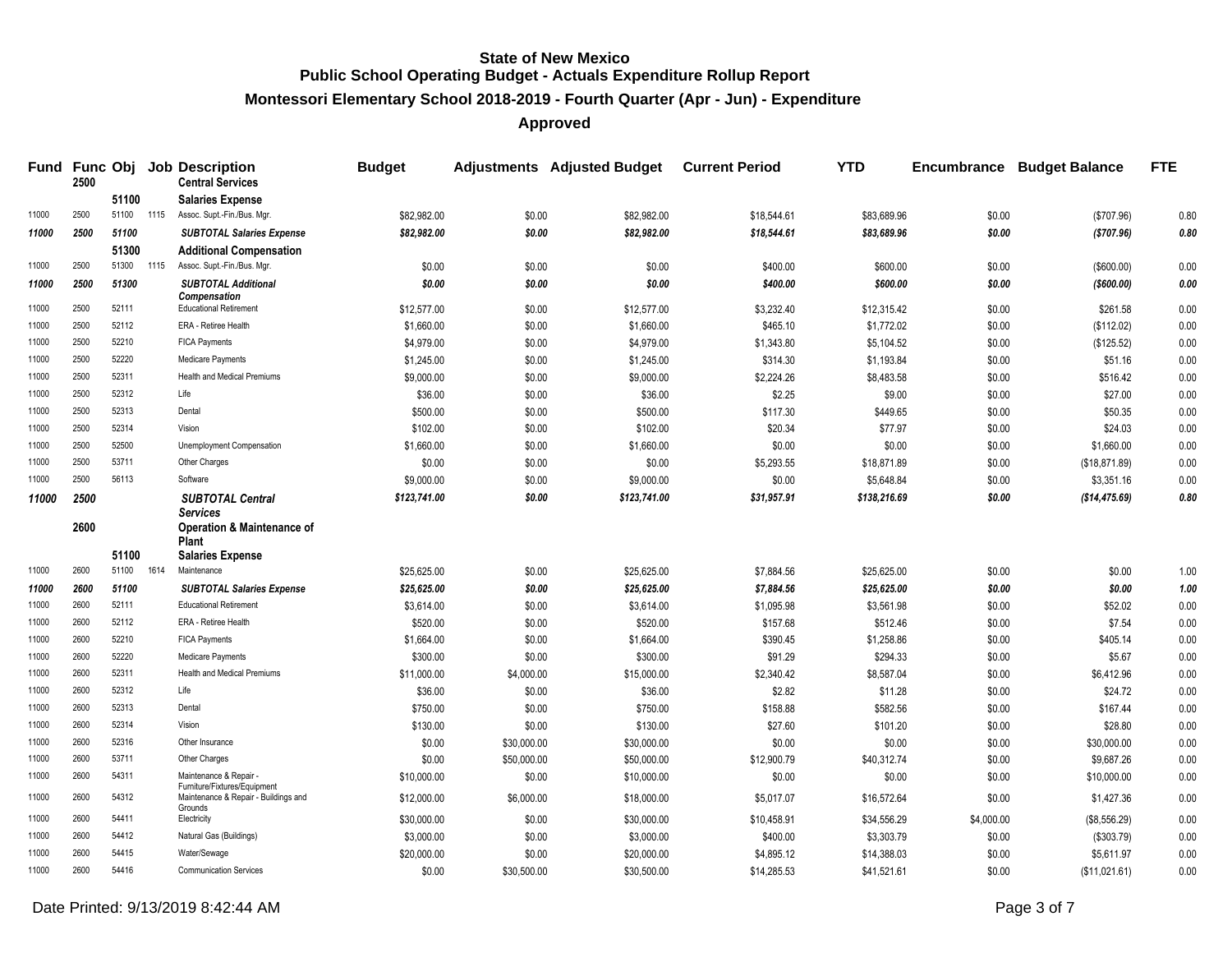# **Montessori Elementary School 2018-2019 - Fourth Quarter (Apr - Jun) - Expenditure**

| Fund<br>11000  | Func Obj<br>2600 | 54610 |      | <b>Job Description</b><br>Rental - Land and Buildings                                            | <b>Budget</b><br>\$335,000.00 | \$0.00       | <b>Adjustments</b> Adjusted Budget<br>\$335,000.00 | <b>Current Period</b><br>\$72,796.67 | <b>YTD</b><br>\$353,053.00 | Encumbrance<br>\$0.00 | <b>Budget Balance</b><br>(\$18,053.00) | <b>FTE</b><br>0.00 |
|----------------|------------------|-------|------|--------------------------------------------------------------------------------------------------|-------------------------------|--------------|----------------------------------------------------|--------------------------------------|----------------------------|-----------------------|----------------------------------------|--------------------|
| 11000          | 2600             | 55200 |      | Property/Liability Insurance                                                                     | \$73,000.00                   | \$0.00       | \$73,000.00                                        | \$40,000.00                          | \$72,233.00                | \$0.00                | \$767.00                               | 0.00               |
| 11000          | 2600             | 56118 |      | General Supplies and Materials                                                                   | \$0.00                        | \$0.00       | \$0.00                                             | \$0.00                               | \$42.02                    | \$0.00                | (\$42.02)                              | 0.00               |
| 11000          | 2600             |       |      | <b>SUBTOTAL Operation &amp;</b><br><b>Maintenance of Plant</b>                                   | \$526,639.00                  | \$120,500.00 | \$647,139.00                                       | \$172,903.77                         | \$616,517.83               | \$4,000.00            | \$26,621.17                            | 1.00               |
| 11000          | 2000             |       |      | <b>SUBTOTAL Support</b><br>Services                                                              | \$1,046,667.00                | \$194,398.00 | \$1,241,065.00                                     | \$345,608.64                         | \$1,177,204.31             | \$4,000.00            | \$59,860.69                            | 7.42               |
| 11000<br>14000 |                  |       |      | <b>TOTAL Operational</b><br><b>Total Instructional</b><br><b>Materials Sub-Fund</b>              | \$2,769,335.00                | \$92,788.00  | \$2,862,123.00                                     | \$897,850.51                         | \$2,786,357.85             | \$4,000.00            | \$71,765.15                            | 44.23              |
| 14000          | 1000<br>1000     | 56111 |      | Instruction<br>Instructional Materials Cash - 50%                                                | \$7,105.00                    | \$11,016.00  | \$18,121.00                                        | \$1,393.80                           | \$27,736.15                |                       |                                        |                    |
|                |                  |       |      | Textbooks                                                                                        |                               |              |                                                    |                                      |                            | \$0.00                | (\$9,615.15)                           | 0.00               |
| 14000          | 1000             | 56113 |      | Software                                                                                         | \$16,352.00                   | \$0.00       | \$16,352.00                                        | \$0.00                               | \$257.35                   | \$0.00                | \$16,094.65                            | 0.00               |
| 14000          | 1000             |       |      | <b>SUBTOTAL Instruction</b>                                                                      | \$23,457.00                   | \$11,016.00  | \$34,473.00                                        | \$1,393.80                           | \$27,993.50                | \$0.00                | \$6,479.50                             | 0.00               |
| 14000          |                  |       |      | <b>TOTAL Total</b>                                                                               | \$23,457.00                   | \$11,016.00  | \$34,473.00                                        | \$1,393.80                           | \$27,993.50                | \$0.00                | \$6,479.50                             | 0.00               |
| 23000          | 1000             |       |      | <b>Instructional Materials</b><br>Sub-Fund<br>Non-Instructional<br><b>Support</b><br>Instruction |                               |              |                                                    |                                      |                            |                       |                                        |                    |
| 23000          | 1000             | 53711 |      | Other Charges                                                                                    | \$50,000.00                   | \$0.00       | \$50,000.00                                        | \$93,745.39                          | \$175,752.99               | \$0.00                | (\$125,752.99)                         | 0.00               |
| 23000          | 1000             | 55817 |      | <b>Student Travel</b>                                                                            | \$50,000.00                   | \$0.00       | \$50,000.00                                        | \$0.00                               | \$0.00                     | \$0.00                | \$50,000.00                            | 0.00               |
| 23000          | 1000             |       |      | <b>SUBTOTAL Instruction</b>                                                                      | \$100,000.00                  | \$0.00       | \$100,000.00                                       | \$93,745.39                          | \$175,752.99               | \$0.00                | (\$75,752.99)                          | 0.00               |
| 23000          |                  |       |      | <b>TOTAL Non-</b>                                                                                | \$100,000.00                  | \$0.00       | \$100,000.00                                       | \$93,745.39                          | \$175,752.99               | \$0.00                | (\$75, 752.99)                         | 0.00               |
|                |                  |       |      | <b>Instructional Support</b>                                                                     |                               |              |                                                    |                                      |                            |                       |                                        |                    |
| 24000          |                  |       |      | <b>Federal Flow-through</b><br>Grants                                                            |                               |              |                                                    |                                      |                            |                       |                                        |                    |
| 24101          |                  |       |      | Title I - ESEA                                                                                   |                               |              |                                                    |                                      |                            |                       |                                        |                    |
|                | 2000             |       |      | <b>Support Services</b>                                                                          |                               |              |                                                    |                                      |                            |                       |                                        |                    |
|                | 2400             |       |      | <b>Support Services-School</b><br><b>Administration</b>                                          |                               |              |                                                    |                                      |                            |                       |                                        |                    |
|                |                  | 51100 |      | <b>Salaries Expense</b>                                                                          |                               |              |                                                    |                                      |                            |                       |                                        |                    |
| 24101          | 2400             | 51100 | 1112 | Principals                                                                                       | \$0.00                        | \$52,234.00  | \$52,234.00                                        | \$0.00                               | \$0.00                     | \$0.00                | \$52,234.00                            | 0.00               |
| 24101          | 2400             | 51100 | 1211 | Coordinator/Subject Matter Specialist                                                            | \$0.00                        | \$0.00       | \$0.00                                             | \$0.00                               | \$30,961.56                | \$0.00                | (\$30,961.56)                          | 0.54               |
| 24101          | 2400             | 51100 |      | <b>SUBTOTAL Salaries Expense</b>                                                                 | \$0.00                        | \$52,234.00  | \$52,234.00                                        | \$0.00                               | \$30,961.56                | \$0.00                | \$21,272.44                            | 0.54               |
| 24101          | 2400             |       |      | <b>SUBTOTAL Support</b><br>Services-School                                                       | \$0.00                        | \$52,234.00  | \$52,234.00                                        | \$0.00                               | \$30,961.56                | \$0.00                | \$21,272.44                            | 0.54               |
| 24101          | 2000             |       |      | <b>Administration</b><br><b>SUBTOTAL Support</b><br><b>Services</b>                              | \$0.00                        | \$52,234.00  | \$52,234.00                                        | \$0.00                               | \$30,961.56                | \$0.00                | \$21,272.44                            | 0.54               |
| 24101<br>24106 |                  |       |      | <b>TOTAL Title I - ESEA</b><br><b>Entitlement IDEA-B</b>                                         | \$0.00                        | \$52,234.00  | \$52,234.00                                        | \$0.00                               | \$30,961.56                | \$0.00                | \$21,272.44                            | 0.54               |
|                | 1000             |       |      | Instruction                                                                                      |                               |              |                                                    |                                      |                            |                       |                                        |                    |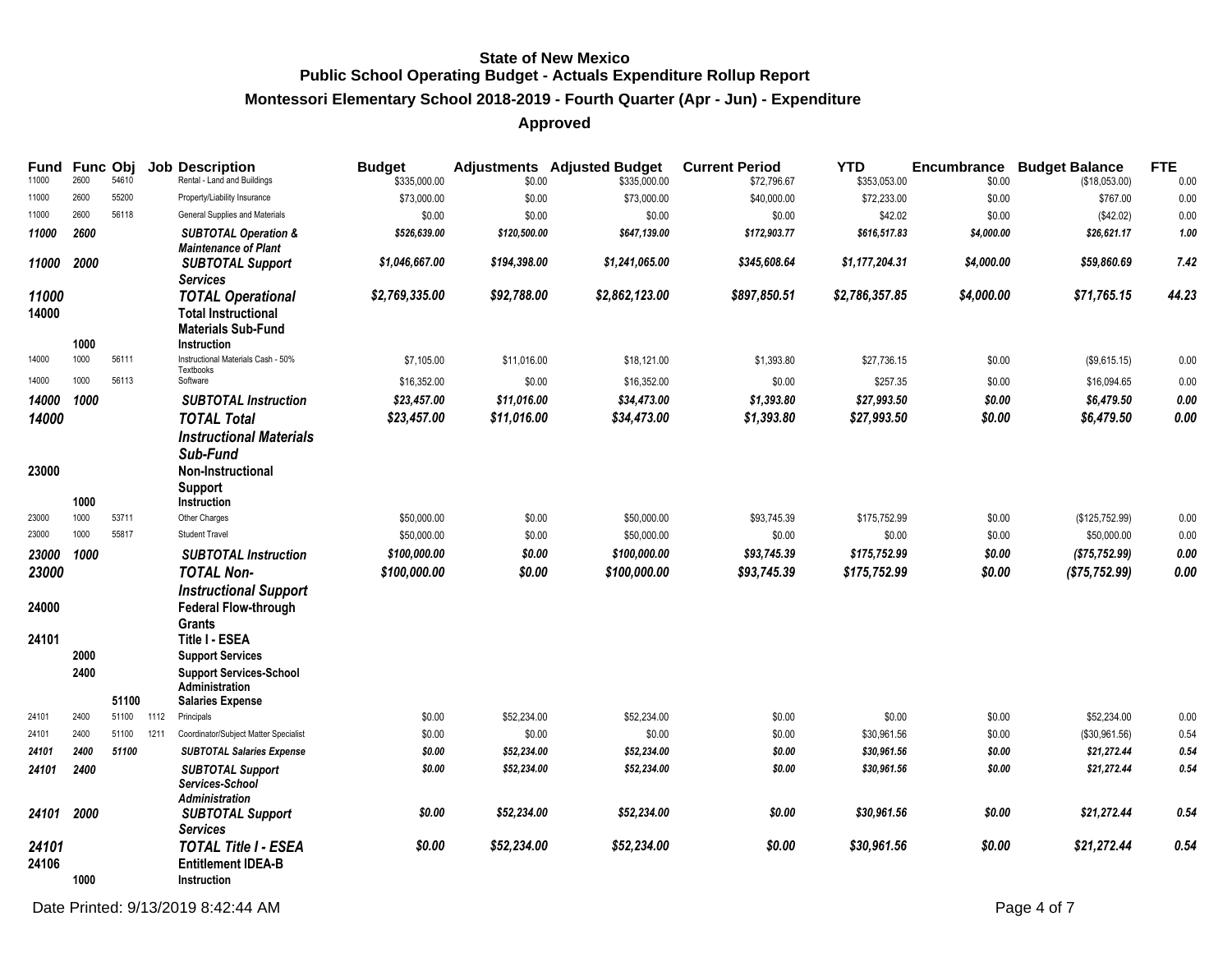# **Montessori Elementary School 2018-2019 - Fourth Quarter (Apr - Jun) - Expenditure**

# **Approved**

|                |                      | 51100      |      | Fund Func Obj Job Description<br><b>Salaries Expense</b>                                   | <b>Budget</b> |              | <b>Adjustments Adjusted Budget</b> | <b>Current Period</b> | <b>YTD</b>  |        | <b>Encumbrance Budget Balance</b> | <b>FTE</b> |
|----------------|----------------------|------------|------|--------------------------------------------------------------------------------------------|---------------|--------------|------------------------------------|-----------------------|-------------|--------|-----------------------------------|------------|
| 24106          | 1000                 | 51100      | 1412 | Teachers- Special Education                                                                | \$0.00        | \$28,133.00  | \$28,133.00                        | \$0.00                | \$24,876.88 | \$0.00 | \$3,256.12                        | 0.47       |
| 24106          | 1000                 | 51100      |      | <b>SUBTOTAL Salaries Expense</b>                                                           | \$0.00        | \$28,133.00  | \$28,133.00                        | \$0.00                | \$24,876.88 | \$0.00 | \$3,256.12                        | 0.47       |
| 24106          | 1000                 | 52111      |      | <b>Educational Retirement</b>                                                              | \$0.00        | \$0.00       | \$0.00                             | \$0.00                | \$3,256.12  | \$0.00 | (\$3,256.12)                      | 0.00       |
| 24106          | 1000<br>2000<br>2100 |            |      | <b>SUBTOTAL Instruction</b><br><b>Support Services</b><br><b>Support Services-Students</b> | \$0.00        | \$28,133.00  | \$28,133.00                        | \$0.00                | \$28,133.00 | \$0.00 | \$0.00                            | 0.47       |
| 24106          | 2100                 | 53211      |      | Diagnosticians - Contracted                                                                | \$0.00        | \$0.00       | \$0.00                             | \$0.00                | \$970.66    | \$0.00 | (\$970.66)                        | 0.00       |
| 24106          | 2100                 | 53212      |      | Speech Therapists - Contracted                                                             | \$0.00        | \$36,841.00  | \$36,841.00                        | \$0.00                | \$13,592.96 | \$0.00 | \$23,248.04                       | 0.00       |
| 24106          | 2100                 | 53213      |      | Occupational Therapists - Contracted                                                       | \$0.00        | \$75,675.00  | \$75,675.00                        | \$0.00                | \$6,116.01  | \$0.00 | \$69,558.99                       | 0.00       |
| 24106          | 2100                 | 53214      |      | Therapists - Contracted                                                                    | \$0.00        | \$0.00       | \$0.00                             | \$0.00                | \$1,988.60  | \$0.00 | (\$1,988.60)                      | 0.00       |
| 24106          | 2100                 |            |      | <b>SUBTOTAL Support</b><br><b>Services-Students</b>                                        | \$0.00        | \$112,516.00 | \$112,516.00                       | \$0.00                | \$22,668.23 | \$0.00 | \$89,847.77                       | 0.00       |
| 24106          | 2000                 |            |      | <b>SUBTOTAL Support</b><br><b>Services</b>                                                 | \$0.00        | \$112,516.00 | \$112,516.00                       | \$0.00                | \$22,668.23 | \$0.00 | \$89,847.77                       | 0.00       |
| 24106<br>24109 |                      |            |      | <b>TOTAL Entitlement</b><br><b>IDEA-B</b><br><b>Preschool IDEA-B</b>                       | \$0.00        | \$140,649.00 | \$140,649.00                       | \$0.00                | \$50,801.23 | \$0.00 | \$89,847.77                       | 0.47       |
|                | 2000                 |            |      | <b>Support Services</b>                                                                    |               |              |                                    |                       |             |        |                                   |            |
| 24109          | 2100<br>2100         | 53212      |      | <b>Support Services-Students</b><br>Speech Therapists - Contracted                         | \$0.00        | \$1,511.00   | \$1,511.00                         | \$0.00                | \$0.00      | \$0.00 | \$1,511.00                        | 0.00       |
| 24109          | 2100                 |            |      | <b>SUBTOTAL Support</b><br><b>Services-Students</b>                                        | \$0.00        | \$1,511.00   | \$1,511.00                         | \$0.00                | \$0.00      | \$0.00 | \$1,511.00                        | 0.00       |
| 24109          | 2000                 |            |      | <b>SUBTOTAL Support</b><br><b>Services</b>                                                 | \$0.00        | \$1,511.00   | \$1,511.00                         | \$0.00                | \$0.00      | \$0.00 | \$1,511.00                        | 0.00       |
| 24109          |                      |            |      | <b>TOTAL Preschool</b><br><b>IDEA-B</b>                                                    | \$0.00        | \$1,511.00   | \$1,511.00                         | \$0.00                | \$0.00      | \$0.00 | \$1,511.00                        | 0.00       |
| 24154          | 1000                 |            |      | <b>Teacher/Principal</b><br><b>Training &amp; Recruiting</b><br>Instruction                |               |              |                                    |                       |             |        |                                   |            |
| 24154          | 1000                 | 53330      |      | Professional Development                                                                   | \$0.00        | \$16,485.00  | \$16,485.00                        | \$0.00                | \$0.00      | \$0.00 | \$16,485.00                       | 0.00       |
| 24154          | 1000                 |            |      | <b>SUBTOTAL Instruction</b>                                                                | \$0.00        | \$16,485.00  | \$16,485.00                        | \$0.00                | \$0.00      | \$0.00 | \$16,485.00                       | 0.00       |
| 24154          |                      |            |      | <b>TOTAL</b><br><b>Teacher/Principal</b><br><b>Training &amp; Recruiting</b>               | \$0.00        | \$16,485.00  | \$16,485.00                        | \$0.00                | \$0.00      | \$0.00 | \$16,485.00                       | 0.00       |
| 24189          | 2000                 |            |      | <b>Student Supp Academic</b><br>Achievment Title IV<br><b>Support Services</b>             |               |              |                                    |                       |             |        |                                   |            |
|                | 2400                 | 51100      |      | <b>Support Services-School</b><br>Administration<br><b>Salaries Expense</b>                |               |              |                                    |                       |             |        |                                   |            |
| 24189          | 2400                 | 51100 1112 |      | Principals                                                                                 | \$0.00        | \$10,000.00  | \$10,000.00                        | \$0.00                | \$0.00      | \$0.00 | \$10,000.00                       | 0.00       |
| 24189          | 2400                 | 51100      |      | <b>SUBTOTAL Salaries Expense</b>                                                           | \$0.00        | \$10,000.00  | \$10,000.00                        | \$0.00                | \$0.00      | \$0.00 | \$10,000.00                       | 0.00       |

Date Printed:  $9/13/20198.22.44$  AM Page 5 of 7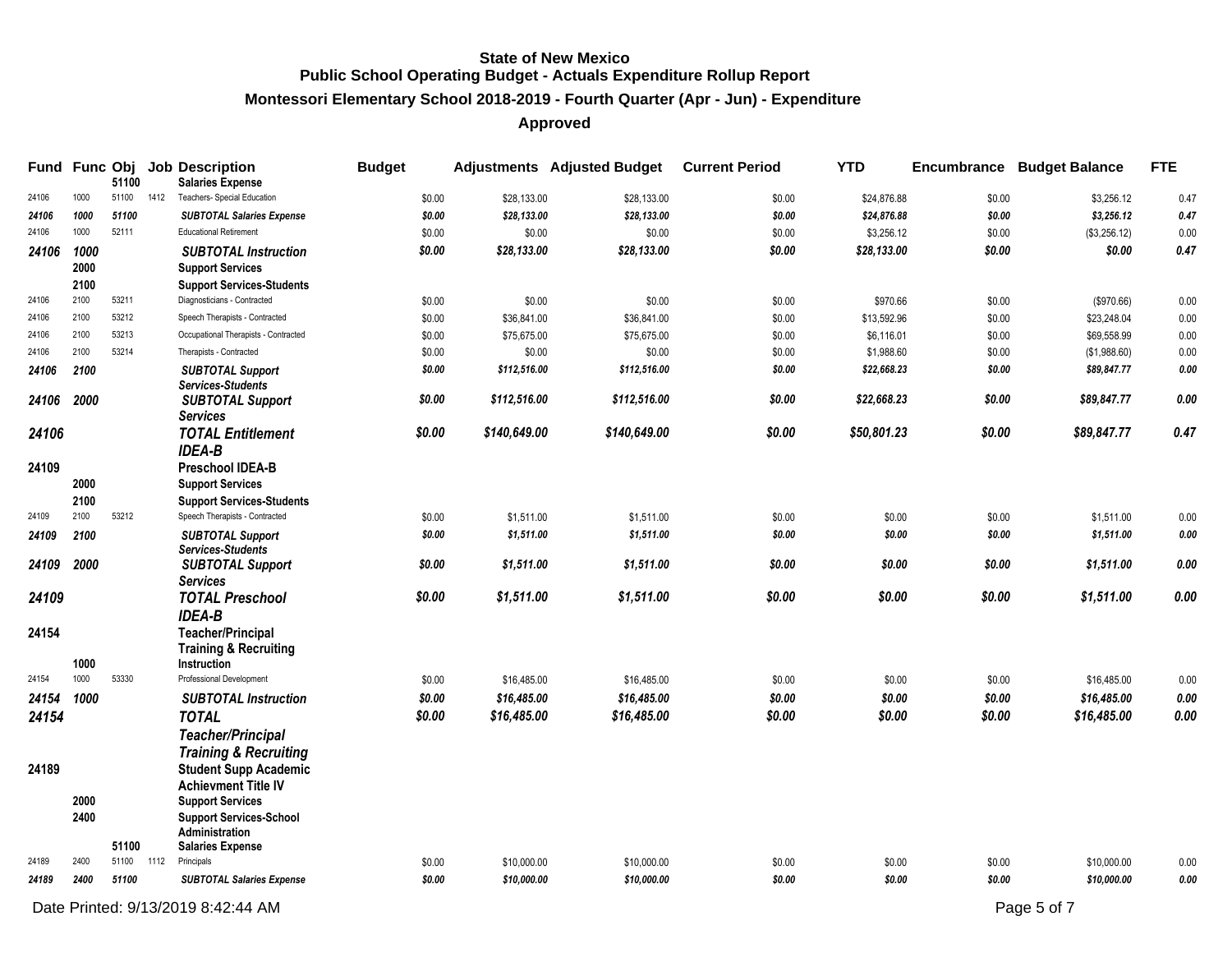# **Montessori Elementary School 2018-2019 - Fourth Quarter (Apr - Jun) - Expenditure**

| Fund Func Obj<br>24189 | 2400 |       |      | <b>Job Description</b><br><b>SUBTOTAL Support</b><br>Services-School | <b>Budget</b><br>\$0.00 | \$10,000.00  | <b>Adjustments</b> Adjusted Budget<br>\$10,000.00 | <b>Current Period</b><br>\$0.00 | <b>YTD</b><br>\$0.00 | \$0.00 | <b>Encumbrance Budget Balance</b><br>\$10,000.00 | <b>FTE</b><br>0.00 |
|------------------------|------|-------|------|----------------------------------------------------------------------|-------------------------|--------------|---------------------------------------------------|---------------------------------|----------------------|--------|--------------------------------------------------|--------------------|
|                        |      |       |      | <b>Administration</b>                                                |                         |              |                                                   |                                 |                      |        |                                                  |                    |
| 24189                  | 2000 |       |      | <b>SUBTOTAL Support</b>                                              | \$0.00                  | \$10,000.00  | \$10,000.00                                       | \$0.00                          | \$0.00               | \$0.00 | \$10,000.00                                      | $0.00\,$           |
| 24189                  |      |       |      | <b>Services</b><br><b>TOTAL Student Supp</b>                         | \$0.00                  | \$10,000.00  | \$10,000.00                                       | \$0.00                          | \$0.00               | \$0.00 | \$10,000.00                                      | $0.00\,$           |
|                        |      |       |      | <b>Academic Achievment</b>                                           |                         |              |                                                   |                                 |                      |        |                                                  |                    |
|                        |      |       |      | <b>Title IV</b>                                                      |                         |              |                                                   |                                 |                      |        |                                                  |                    |
| 24000                  |      |       |      | <b>TOTAL Federal Flow-</b>                                           | \$0.00                  | \$220,879.00 | \$220,879.00                                      | \$0.00                          | \$81,762.79          | \$0.00 | \$139,116.21                                     | 1.01               |
|                        |      |       |      | through Grants                                                       |                         |              |                                                   |                                 |                      |        |                                                  |                    |
| 27000                  |      |       |      | <b>State Flow-through</b><br><b>Grants</b>                           |                         |              |                                                   |                                 |                      |        |                                                  |                    |
| 27107                  |      |       |      | 27107 GOB Library                                                    |                         |              |                                                   |                                 |                      |        |                                                  |                    |
|                        | 2000 |       |      | <b>Support Services</b>                                              |                         |              |                                                   |                                 |                      |        |                                                  |                    |
|                        | 2200 |       |      | <b>Support Services-Instruction</b>                                  |                         |              |                                                   |                                 |                      |        |                                                  |                    |
| 27107                  | 2200 | 56114 |      | Library And Audio-Visual                                             | \$3,654.00              | \$0.00       | \$3,654.00                                        | \$0.00                          | \$0.00               | \$0.00 | \$3,654.00                                       | 0.00               |
| 27107                  | 2200 |       |      | <b>SUBTOTAL Support</b><br>Services-Instruction                      | \$3,654.00              | \$0.00       | \$3,654.00                                        | \$0.00                          | \$0.00               | \$0.00 | \$3,654.00                                       | $\pmb{0.00}$       |
| 27107                  | 2000 |       |      | <b>SUBTOTAL Support</b>                                              | \$3,654.00              | \$0.00       | \$3,654.00                                        | \$0.00                          | \$0.00               | \$0.00 | \$3,654.00                                       | $0.00\,$           |
|                        |      |       |      | <b>Services</b>                                                      |                         |              |                                                   |                                 |                      |        |                                                  |                    |
| 27107                  |      |       |      | <b>TOTAL 27107 GOB</b>                                               | \$3,654.00              | \$0.00       | \$3,654.00                                        | \$0.00                          | \$0.00               | \$0.00 | \$3,654.00                                       | 0.00               |
|                        |      |       |      | Library                                                              |                         |              |                                                   |                                 |                      |        |                                                  |                    |
| 27125                  |      |       |      | <b>Excellence in Teaching</b>                                        |                         |              |                                                   |                                 |                      |        |                                                  |                    |
|                        | 1000 |       |      | Awards<br><b>Instruction</b>                                         |                         |              |                                                   |                                 |                      |        |                                                  |                    |
|                        |      | 51300 |      | <b>Additional Compensation</b>                                       |                         |              |                                                   |                                 |                      |        |                                                  |                    |
| 27125                  | 1000 | 51300 | 1411 | Teachers-Grades 1-12                                                 | \$0.00                  | \$5,000.00   | \$5,000.00                                        | \$0.00                          | \$5,000.00           | \$0.00 | \$0.00                                           | 0.00               |
| 27125                  | 1000 | 51300 |      | <b>SUBTOTAL Additional</b>                                           | \$0.00                  | \$5,000.00   | \$5,000.00                                        | \$0.00                          | \$5,000.00           | \$0.00 | \$0.00                                           | 0.00               |
| 27125                  | 1000 | 52210 |      | <b>Compensation</b><br><b>FICA Payments</b>                          | \$0.00                  | \$310.00     | \$310.00                                          | \$0.00                          | \$310.00             | \$0.00 | \$0.00                                           | 0.00               |
| 27125                  | 1000 | 52220 |      | Medicare Payments                                                    | \$0.00                  | \$73.00      | \$73.00                                           | \$0.00                          | \$72.50              | \$0.00 | \$0.50                                           | 0.00               |
| 27125                  | 1000 |       |      | <b>SUBTOTAL Instruction</b>                                          | \$0.00                  | \$5,383.00   | \$5,383.00                                        | \$0.00                          | \$5,382.50           | \$0.00 | \$0.50                                           | $\it{0.00}$        |
| 27125                  |      |       |      | <b>TOTAL Excellence in</b>                                           | \$0.00                  | \$5,383.00   | \$5,383.00                                        | \$0.00                          | \$5,382.50           | \$0.00 | \$0.50                                           | 0.00               |
|                        |      |       |      | <b>Teaching Awards</b>                                               |                         |              |                                                   |                                 |                      |        |                                                  |                    |
| 27000                  |      |       |      | <b>TOTAL State Flow-</b>                                             | \$3,654.00              | \$5,383.00   | \$9,037.00                                        | \$0.00                          | \$5,382.50           | \$0.00 | \$3,654.50                                       | 0.00               |
|                        |      |       |      | through Grants                                                       |                         |              |                                                   |                                 |                      |        |                                                  |                    |
| 31200                  |      |       |      | <b>Public School Capital</b>                                         |                         |              |                                                   |                                 |                      |        |                                                  |                    |
|                        | 4000 |       |      | Outlay<br><b>Capital Outlay</b>                                      |                         |              |                                                   |                                 |                      |        |                                                  |                    |
| 31200                  | 4000 | 54610 |      | Rental - Land and Buildings                                          | \$0.00                  | \$308,857.00 | \$308,857.00                                      | \$61,513.33                     | \$308,857.00         | \$0.00 | \$0.00                                           | 0.00               |
| 31200                  | 4000 |       |      | <b>SUBTOTAL Capital</b>                                              | \$0.00                  | \$308,857.00 | \$308,857.00                                      | \$61,513.33                     | \$308,857.00         | \$0.00 | \$0.00                                           | 0.00               |
|                        |      |       |      | Outlay                                                               |                         |              |                                                   |                                 |                      |        |                                                  |                    |